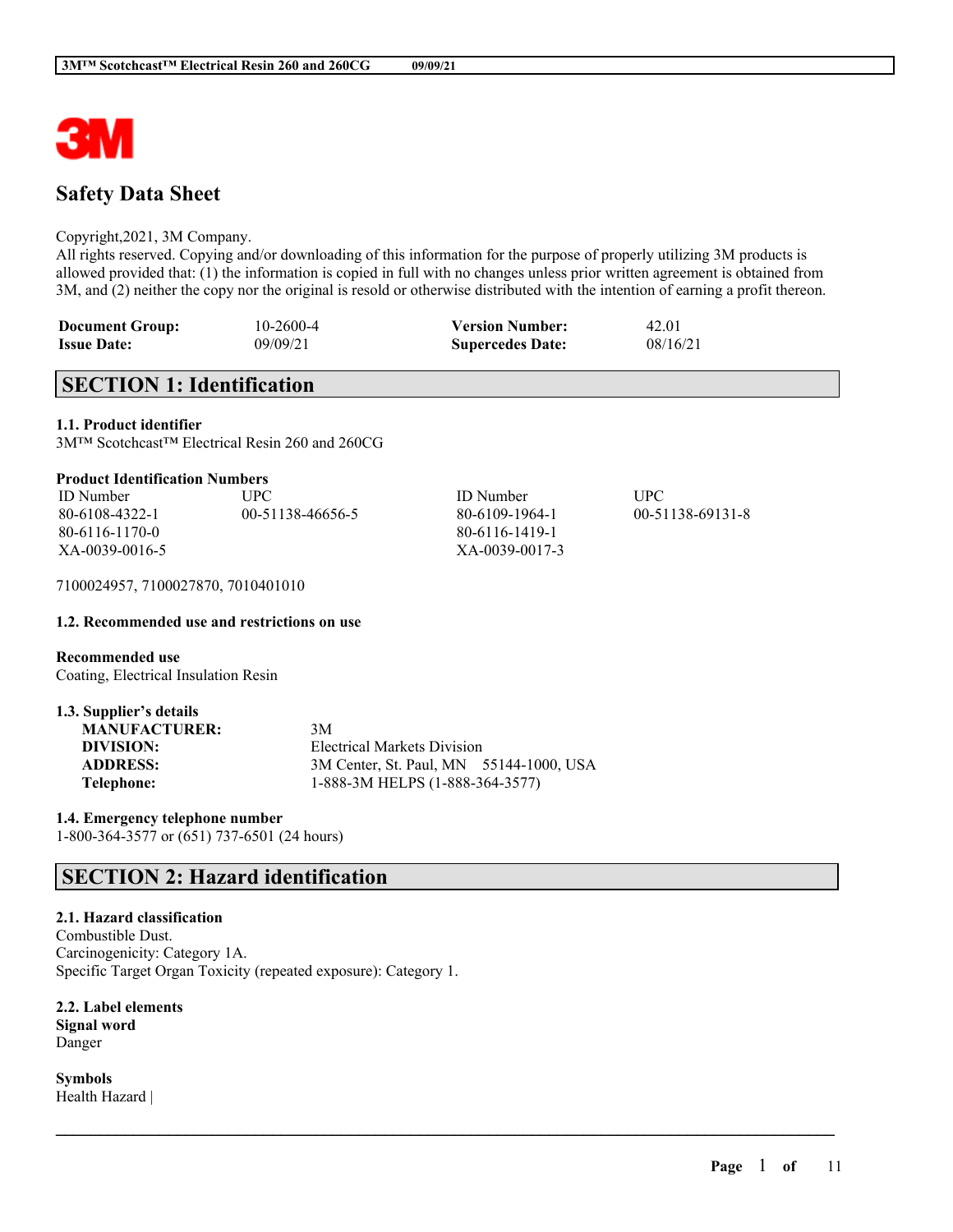## **Pictograms**



## **Hazard Statements**

May form combustible dust concentrations in air.

May cause cancer.

Causes damage to organs through prolonged or repeated exposure: respiratory system |

### **Precautionary Statements**

#### **Prevention:**

Obtain special instructions before use. Do not handle until all safety precautions have been read and understood. Do not breathe dust/fume/gas/mist/vapors/spray. Do not eat, drink or smoke when using this product. Wash thoroughly after handling.

#### **Response:**

IF exposed or concerned: Get medical advice/attention.

#### **Storage:**

Store locked up.

#### **Disposal:**

Dispose of contents/container in accordance with applicable local/regional/national/international regulations.

## **SECTION 3: Composition/information on ingredients**

| Ingredient                                          | C.A.S. No.        | $\frac{1}{6}$ by Wt      |
|-----------------------------------------------------|-------------------|--------------------------|
| 4,4'-Isopropylidenediphenol-Epichlorohydrin Polymer | $125068 - 38 - 6$ | 50 - 60 Trade Secret *   |
| Mica-Group Minerals                                 | 12001-26-2        | 20 - 40 Trade Secret *   |
| Feldspars                                           | 68476-25-5        | 1 - 5 Trade Secret *     |
| Isophthalyl Dihydrazide                             | 12760-98-7        | 1 - 5 Trade Secret *     |
| Quartz Silica                                       | 14808-60-7        | $0.1 - 5$ Trade Secret * |

\*The specific chemical identity and/or exact percentage (concentration) of this composition has been withheld as a trade secret.

 $\mathcal{L}_\mathcal{L} = \mathcal{L}_\mathcal{L} = \mathcal{L}_\mathcal{L} = \mathcal{L}_\mathcal{L} = \mathcal{L}_\mathcal{L} = \mathcal{L}_\mathcal{L} = \mathcal{L}_\mathcal{L} = \mathcal{L}_\mathcal{L} = \mathcal{L}_\mathcal{L} = \mathcal{L}_\mathcal{L} = \mathcal{L}_\mathcal{L} = \mathcal{L}_\mathcal{L} = \mathcal{L}_\mathcal{L} = \mathcal{L}_\mathcal{L} = \mathcal{L}_\mathcal{L} = \mathcal{L}_\mathcal{L} = \mathcal{L}_\mathcal{L}$ 

# **SECTION 4: First aid measures**

## **4.1. Description of first aid measures**

#### **Inhalation:**

Remove person to fresh air. If you feel unwell, get medical attention.

#### **Skin Contact:**

Wash with soap and water. If signs/symptoms develop, get medical attention.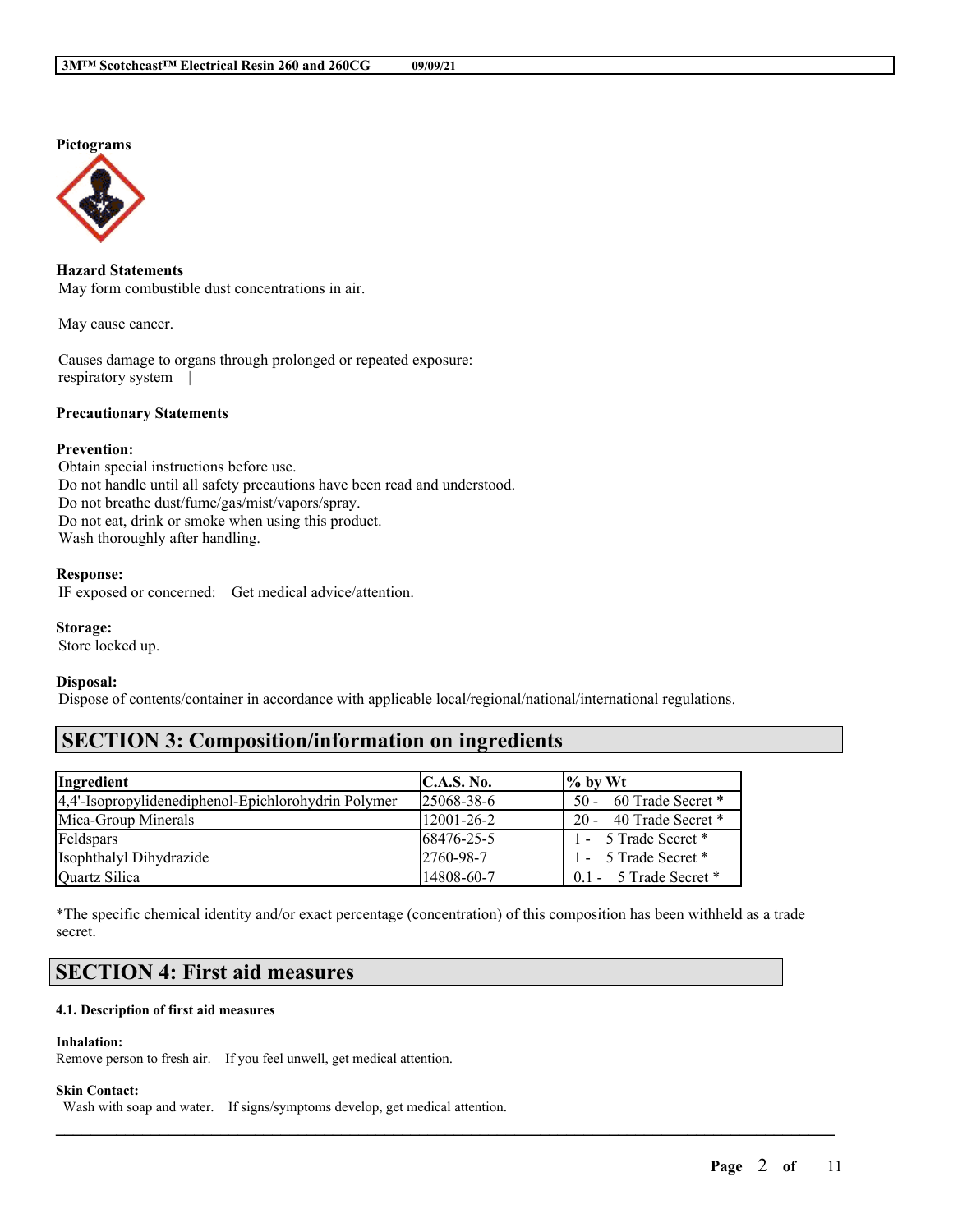#### **Eye Contact:**

Flush with large amounts of water. Remove contact lenses if easy to do. Continue rinsing. If signs/symptoms persist, get medical attention.

### **If Swallowed:**

Rinse mouth. If you feel unwell, get medical attention.

#### **4.2. Most important symptoms and effects, both acute and delayed**

No critical symptoms or effects. See Section 11.1, information on toxicological effects.

#### **4.3. Indication of any immediate medical attention and special treatment required**

Not applicable

## **SECTION 5: Fire-fighting measures**

#### **5.1. Suitable extinguishing media**

In case of fire: Use a fire fighting agent suitable for ordinary combustible material such as water or foam to extinguish.

#### **5.2. Special hazards arising from the substance or mixture**

Powdered material may form explosive dust-air mixture. Avoid fire fighting methods that would cause powders to become airborne.

### **Hazardous Decomposition or By-Products**

| Substance          | Condition         |
|--------------------|-------------------|
| Aldehydes          | During Combustion |
| Carbon monoxide    | During Combustion |
| Carbon dioxide     | During Combustion |
| Hydrogen Chloride  | During Combustion |
| Ammonia            | During Combustion |
| Oxides of Nitrogen | During Combustion |
|                    |                   |

### **5.3. Special protective actions for fire-fighters**

Wear full protective clothing, including helmet, self-contained, positive pressure or pressure demand breathing apparatus, bunker coat and pants, bands around arms, waist and legs, face mask, and protective covering for exposed areas of the head.

# **SECTION 6: Accidental release measures**

### **6.1. Personal precautions, protective equipment and emergency procedures**

Evacuate area. Eliminate all ignition sources if safe to do so. Ventilate the area with fresh air. For large spill, or spills in confined spaces, provide mechanical ventilation to disperse or exhaust vapors, in accordance with good industrial hygiene practice. Refer to other sections of this SDS for information regarding physical and health hazards, respiratory protection, ventilation, and personal protective equipment.

### **6.2. Environmental precautions**

Avoid release to the environment.

### **6.3. Methods and material for containment and cleaning up**

Avoid dispersal of dust in the air (i.e., clearing dust surfaces with compressed air). Vacuum to avoid dusting. WARNING! A motor could be an ignition source and cause combustible dust in the spill area to burn or explode. Place in a closed container approved for transportation by appropriate authorities. Clean up residue. Seal the container. Dispose of collected material as soon as possible in accordance with applicable local/regional/national/international regulations.

 $\mathcal{L}_\mathcal{L} = \mathcal{L}_\mathcal{L} = \mathcal{L}_\mathcal{L} = \mathcal{L}_\mathcal{L} = \mathcal{L}_\mathcal{L} = \mathcal{L}_\mathcal{L} = \mathcal{L}_\mathcal{L} = \mathcal{L}_\mathcal{L} = \mathcal{L}_\mathcal{L} = \mathcal{L}_\mathcal{L} = \mathcal{L}_\mathcal{L} = \mathcal{L}_\mathcal{L} = \mathcal{L}_\mathcal{L} = \mathcal{L}_\mathcal{L} = \mathcal{L}_\mathcal{L} = \mathcal{L}_\mathcal{L} = \mathcal{L}_\mathcal{L}$ 

# **SECTION 7: Handling and storage**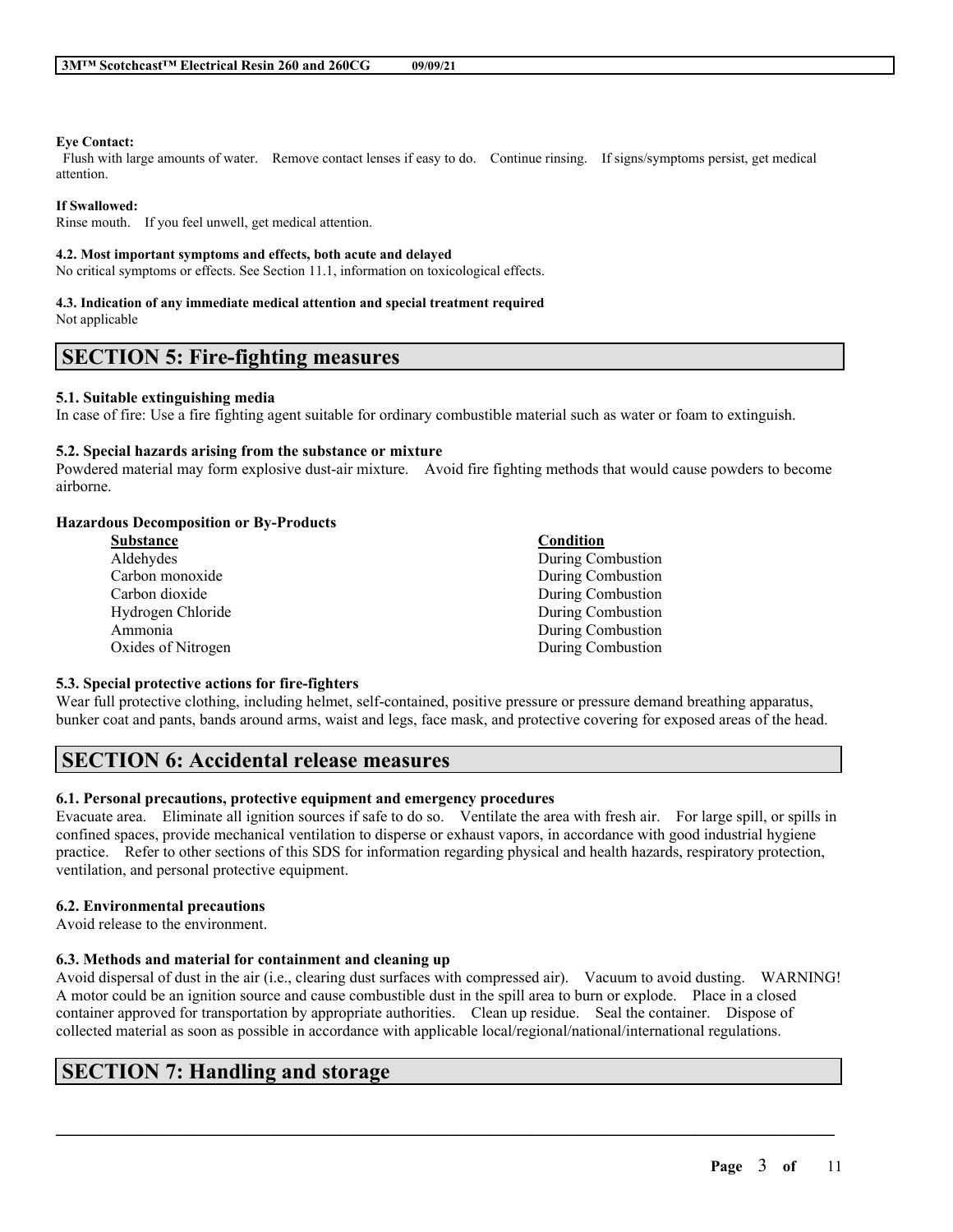## **7.1. Precautions for safe handling**

For industrial/occupational use only. Not for consumer sale or use. Do not handle until all safety precautions have been read and understood. Do not breathe dust/fume/gas/mist/vapors/spray. Do not get in eyes, on skin, or on clothing. Do not eat, drink or smoke when using this product. Wash thoroughly after handling. Use personal protective equipment (gloves, respirators, etc.) as required. Dust clouds of this material in sufficient concentration in combination with an ignition source may be explosive. Dust deposits should not be allowed to accumulate on surfaces because of the potential for secondary explosions. Routine housekeeping should be instituted to ensure that combustible dusts do not accumulate on surfaces. Solids can generate static electricity charges when transferred and in mixing operations sufficient to be an ignition source. Evaluate the need for precautions, such as grounding and bonding, low energy transfer of material (e.g. low speed, short distance), or inert atmospheres.

## **7.2. Conditions for safe storage including any incompatibilities**

Store away from heat.

# **SECTION 8: Exposure controls/personal protection**

## **8.1. Control parameters**

## **Occupational exposure limits**

If a component is disclosed in section 3 but does not appear in the table below, an occupational exposure limit is not available for the component.

| Ingredient          | <b>C.A.S. No.</b> | Agency       | Limit type                     | <b>Additional Comments</b> |
|---------------------|-------------------|--------------|--------------------------------|----------------------------|
| Mica-Group Minerals | 12001-26-2        | <b>ACGIH</b> | TWA(respirable fraction):0.1   |                            |
|                     |                   |              | mg/m3                          |                            |
| Mica-Group Minerals | 12001-26-2        | <b>OSHA</b>  | TWA:20 millions of             |                            |
|                     |                   |              | particles/cu. ft.              |                            |
| Quartz Silica       | 14808-60-7        | <b>ACGIH</b> | TWA(respirable                 | A2: Suspected human        |
|                     |                   |              | fraction): $0.025$ mg/m3       | carcin.                    |
| Quartz Silica       | 14808-60-7        | <b>OSHA</b>  | TWA Table Z-                   |                            |
|                     |                   |              | $1$ (respirable): $0.05$       |                            |
|                     |                   |              | mg/m3;TWA Table Z-             |                            |
|                     |                   |              | $3$ (respirable):0.1 mg/m3;TWA |                            |
|                     |                   |              | concentration(respirable):0.1  |                            |
|                     |                   |              | $mg/m3(2.4$ millions of        |                            |
|                     |                   |              | particles/cu. ft.)             |                            |

ACGIH : American Conference of Governmental Industrial Hygienists

AIHA : American Industrial Hygiene Association

CMRG : Chemical Manufacturer's Recommended Guidelines

OSHA : United States Department of Labor - Occupational Safety and Health Administration

TWA: Time-Weighted-Average

STEL: Short Term Exposure Limit

CEIL: Ceiling

## **8.2. Exposure controls**

## **8.2.1. Engineering controls**

Provide ventilated enclosure for curing. Curing enclosures must be exhausted to outdoors or to a suitable emission control device. Use general dilution ventilation and/or local exhaust ventilation to control airborne exposures to below relevant Exposure Limits and/or control dust/fume/gas/mist/vapors/spray. If ventilation is not adequate, use respiratory protection equipment. Provide local exhaust at process emission sources to control exposure near the source and to prevent the escape of dust into the work area. It is recommended that all dust control equipment (such as local exhaust ventilation), process equipment, and material transport systems involved in handling of this product be evaluated for the need for explosionprotection safeguards. Recognized safeguards include explosion relief vents, explosion suppression systems, and oxygen deficient process environments. Ensure that dust-handling systems (such as exhaust ducts, dust collectors, vessels, and processing equipment) are designed in a manner to prevent the escape of dust into the work area (i.e., there is no leakage from the equipment). Evaluate the need for electrically classified equipment.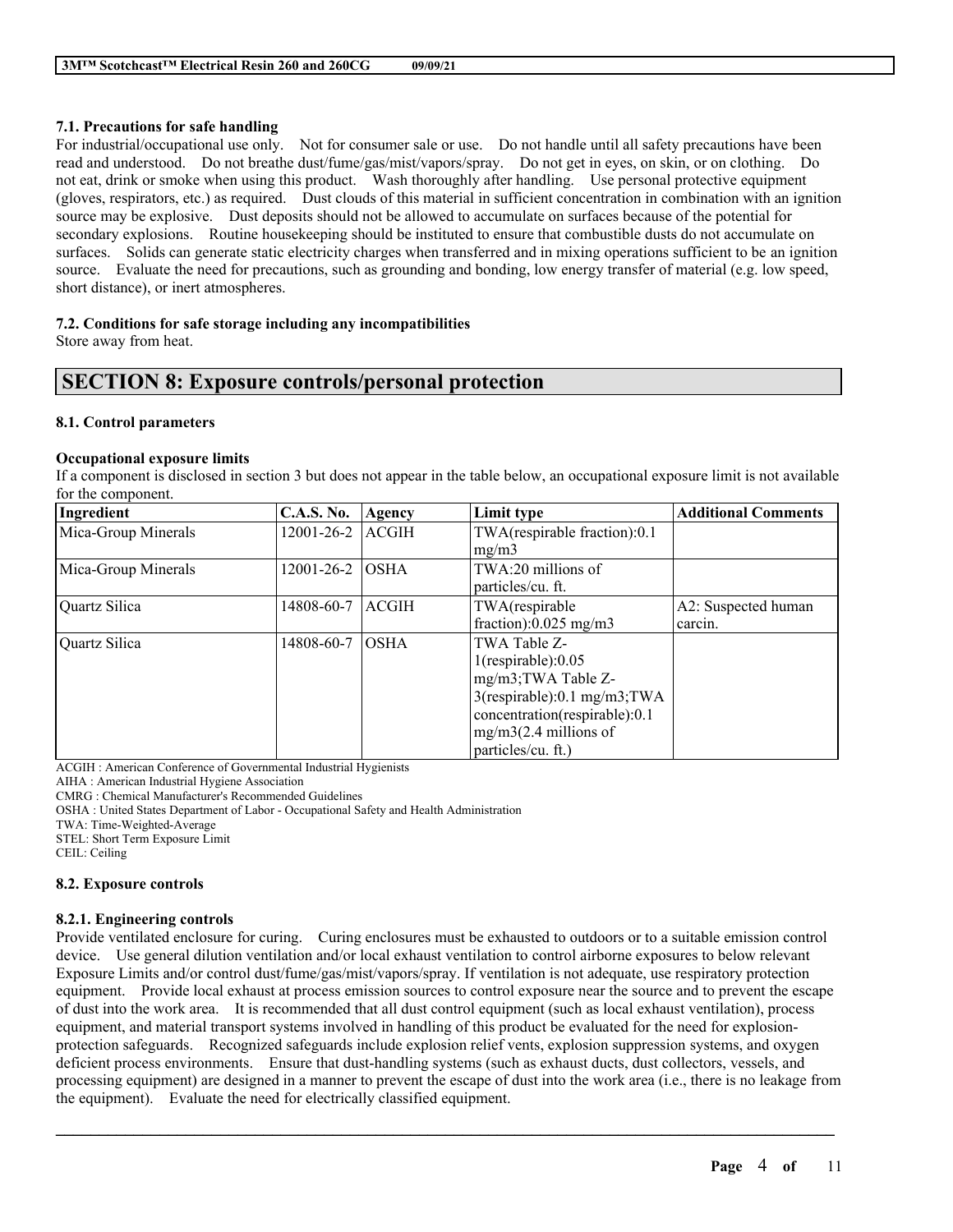## **8.2.2. Personal protective equipment (PPE)**

#### **Eye/face protection**

Select and use eye/face protection to prevent contact based on the results of an exposure assessment. The following eye/face protection(s) are recommended: Safety Glasses with side shields

#### **Skin/hand protection**

No chemical protective gloves are required.

## **Respiratory protection**

An exposure assessment may be needed to decide if a respirator is required. If a respirator is needed, use respirators as part of a full respiratory protection program. Based on the results of the exposure assessment, select from the following respirator type(s) to reduce inhalation exposure:

Half facepiece or full facepiece air-purifying respirator suitable for particulates

For questions about suitability for a specific application, consult with your respirator manufacturer.

# **SECTION 9: Physical and chemical properties**

### **9.1. Information on basic physical and chemical properties**

| Appearance                                |                                                    |
|-------------------------------------------|----------------------------------------------------|
| <b>Physical state</b>                     | Solid                                              |
| Color                                     | Green                                              |
| <b>Specific Physical Form:</b>            | Powder                                             |
| Odor                                      | Epoxy                                              |
| <b>Odor threshold</b>                     | No Data Available                                  |
| pН                                        | No Data Available                                  |
| <b>Melting point</b>                      | No Data Available                                  |
| <b>Boiling Point</b>                      | Not Applicable                                     |
| <b>Flash Point</b>                        | No flash point                                     |
| <b>Evaporation rate</b>                   | Not Applicable                                     |
| <b>Flammability (solid, gas)</b>          | Not Classified                                     |
| <b>Flammable Limits(LEL)</b>              | No Data Available                                  |
| <b>Flammable Limits(UEL)</b>              | No Data Available                                  |
| <b>Vapor Pressure</b>                     | Not Applicable                                     |
| <b>Vapor Density</b>                      | Not Applicable                                     |
| <b>Density</b>                            | $1.43$ g/cm3                                       |
| <b>Specific Gravity</b>                   | 1.43 $[RefStd:WATER=1]$                            |
| <b>Solubility in Water</b>                | Nil                                                |
| Solubility- non-water                     | No Data Available                                  |
| Partition coefficient: n-octanol/water    | Not Applicable                                     |
| <b>Autoignition temperature</b>           | No Data Available                                  |
| <b>Decomposition temperature</b>          | No Data Available                                  |
| <b>Viscosity</b>                          | Not Applicable                                     |
| Molecular weight                          | No Data Available                                  |
| <b>Volatile Organic Compounds</b>         | $0\%$                                              |
| <b>Percent volatile</b>                   | $0\%$                                              |
| <b>VOC Less H2O &amp; Exempt Solvents</b> | $0\%$                                              |
| *Dust deflagration index (Kst)            | 70 - 250 bar.m/s [ <i>Details</i> : Typical Range] |
| <b>Flash Point as text</b>                | No flash point                                     |
|                                           |                                                    |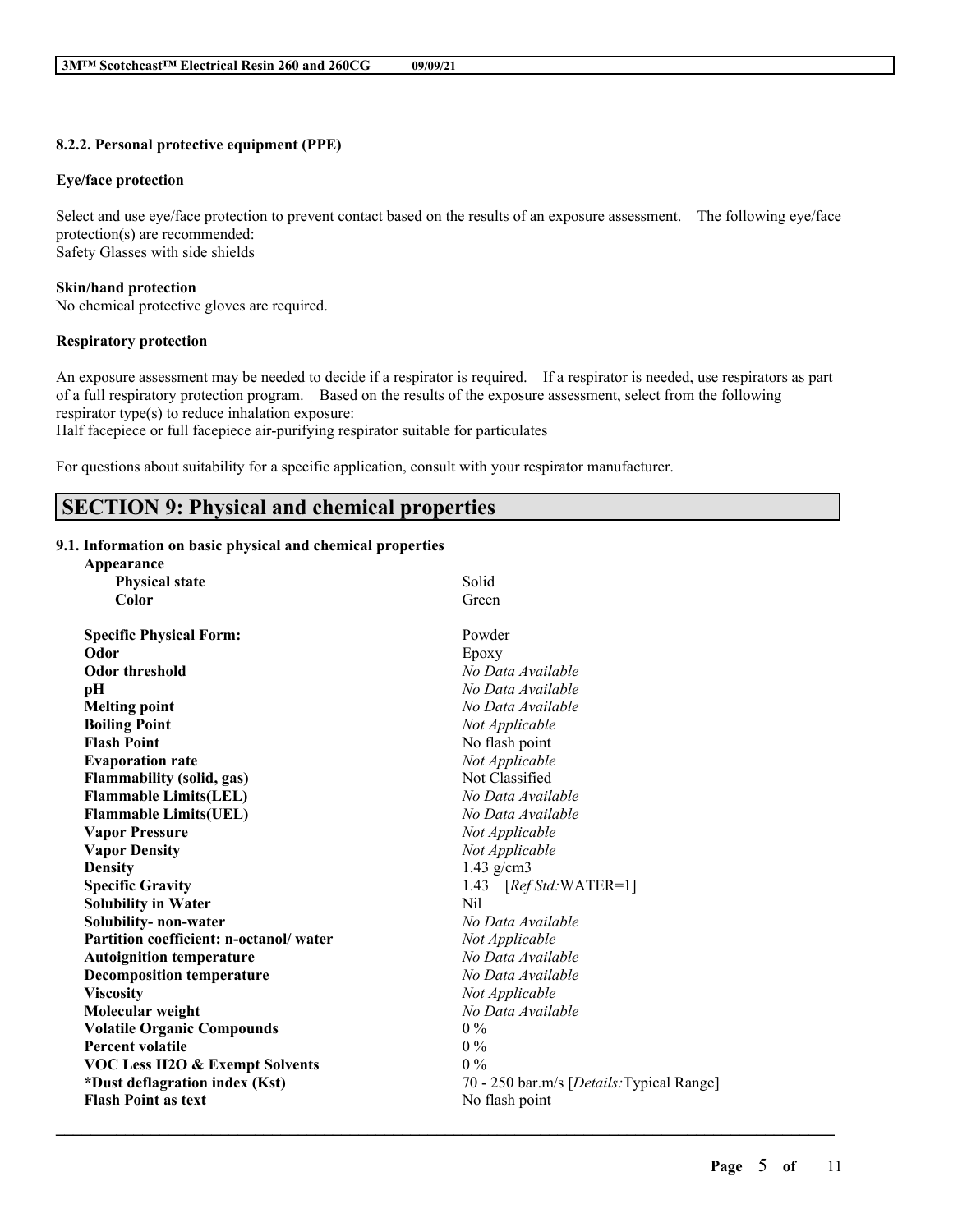| *Min. explosible conc.(MEC)    | 35 - 55 g/m3 [ <i>Details:</i> Typical Range]  |
|--------------------------------|------------------------------------------------|
| *Min. ignition energy (MIE)    | 3 - 100 mJ [ <i>Details</i> : Typical Range]   |
| *Min. ign temp(MIT)-dust cloud | 450 - 550 °C [ <i>Details</i> : Typical Range] |

\* The values noted with an asterisk (\*) in the above table are representative values based on testing of raw materials and selected products. Additionally, a material's characteristics may change depending upon the process and conditions of use at a facility, including further changes in particle size, or mixture with other materials. In order to obtain specific data for the material, we recommend the user conduct characterization testing based on the use factors at the specific facility.

# **SECTION 10: Stability and reactivity**

#### **10.1. Reactivity**

This material may be reactive with certain agents under certain conditions - see the remaining headings in this section.

#### **10.2. Chemical stability** Stable.

**10.3. Possibility of hazardous reactions** Hazardous polymerization will not occur.

**10.4. Conditions to avoid** Sparks and/or flames Heat

**10.5. Incompatible materials**

Combustibles

**10.6. Hazardous decomposition products**

**Substance Condition** None known.

Refer to section 5.2 for hazardous decomposition products during combustion.

# **SECTION 11: Toxicological information**

The information below may not be consistent with the material classification in Section 2 if specific ingredient **classifications are mandated by a competent authority. In addition, toxicological data on ingredients may not be** reflected in the material classification and/or the signs and symptoms of exposure, because an ingredient may be present below the threshold for labeling, an ingredient may not be available for exposure, or the data may not be **relevant to the material as a whole.**

**11.1. Information on Toxicological effects**

**Signs and Symptoms of Exposure**

Based on test data and/or information on the components, this material may produce the following health effects:

#### **Inhalation:**

Respiratory Tract Irritation: Signs/symptoms may include cough, sneezing, nasal discharge, headache, hoarseness, and nose and throat pain.

 $\mathcal{L}_\mathcal{L} = \mathcal{L}_\mathcal{L} = \mathcal{L}_\mathcal{L} = \mathcal{L}_\mathcal{L} = \mathcal{L}_\mathcal{L} = \mathcal{L}_\mathcal{L} = \mathcal{L}_\mathcal{L} = \mathcal{L}_\mathcal{L} = \mathcal{L}_\mathcal{L} = \mathcal{L}_\mathcal{L} = \mathcal{L}_\mathcal{L} = \mathcal{L}_\mathcal{L} = \mathcal{L}_\mathcal{L} = \mathcal{L}_\mathcal{L} = \mathcal{L}_\mathcal{L} = \mathcal{L}_\mathcal{L} = \mathcal{L}_\mathcal{L}$ 

May cause additional health effects (see below).

### **Skin Contact:**

Mechanical Skin irritation: Signs/symptoms may include abrasion, redness, pain, and itching.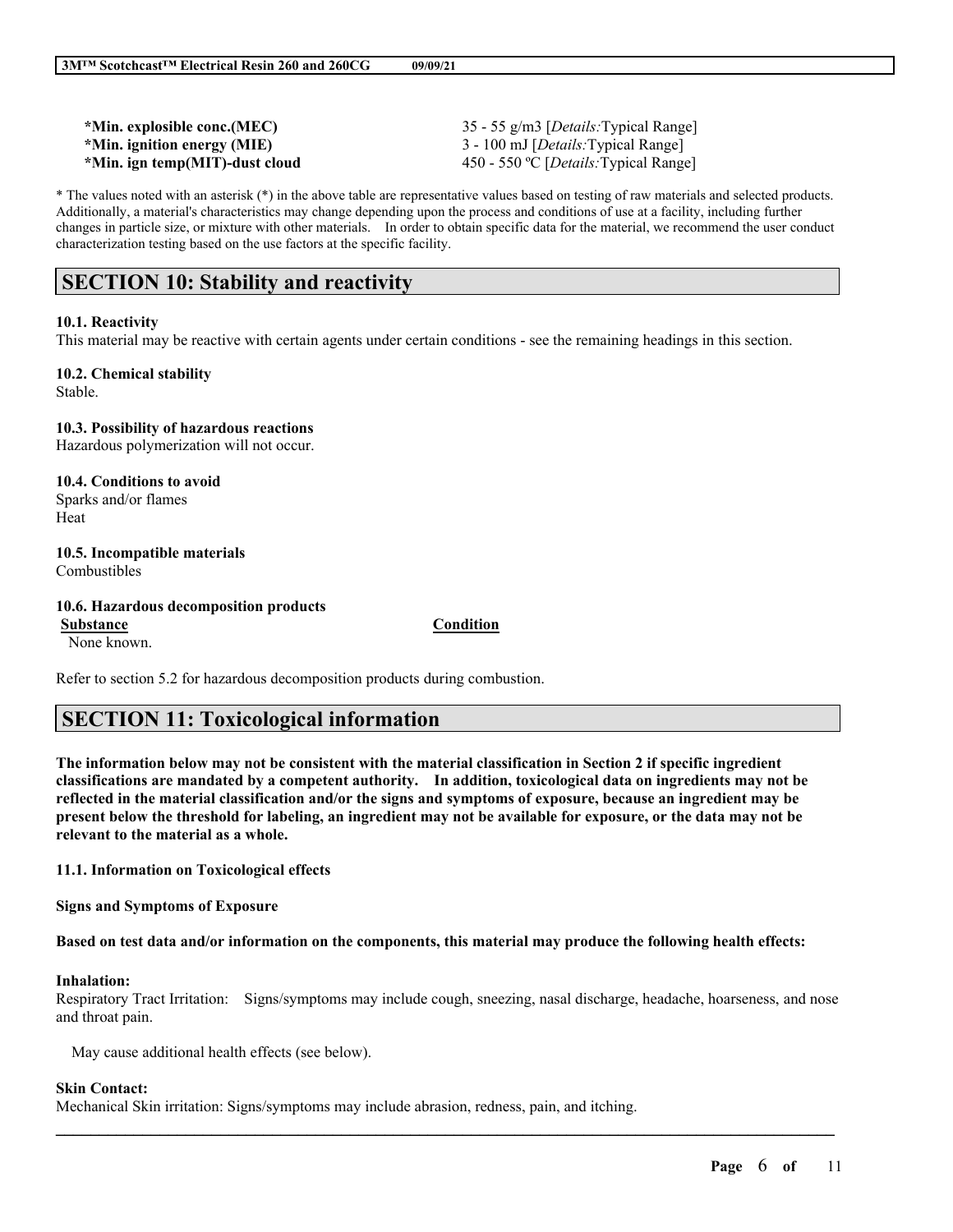## **Eye Contact:**

Mechanical eye irritation: Signs/symptoms may include pain, redness, tearing and corneal abrasion.

### **Ingestion:**

Gastrointestinal Irritation: Signs/symptoms may include abdominal pain, stomach upset, nausea, vomiting and diarrhea.

## **Additional Health Effects:**

### **Prolonged or repeated exposure may cause target organ effects:**

Silicosis: Signs/symptoms may include breathlessness, weakness, chest pain, persistent cough, increased amounts of sputum, and heart disease.

Pneumoconiosis: Sign/symptoms may include persistent cough, breathlessness, chest pain, increased amounts of sputum, and changes in lung function tests.

## **Carcinogenicity:**

Contains a chemical or chemicals which can cause cancer.

| Ingredient                                     | 49 U.                      | Aass<br>scription<br>1 J e       | tegulation.<br>лc                                                                 |
|------------------------------------------------|----------------------------|----------------------------------|-----------------------------------------------------------------------------------|
| <b>CALL 1-1-1</b><br><b>Ouartz</b><br>: Silica | $\sim$<br>$4808 -$<br>-00- | humans<br>arcinogenic<br>АТ<br>Ю | ∠ancer<br>. on<br>International<br>Research<br>A <sub>gencv</sub><br>tor<br>∙ K⊾. |

## **Toxicological Data**

If a component is disclosed in section 3 but does not appear in a table below, either no data are available for that endpoint or the data are not sufficient for classification.

### **Acute Toxicity**

| <b>Name</b>                                         | Route     | <b>Species</b> | Value                                             |
|-----------------------------------------------------|-----------|----------------|---------------------------------------------------|
| Overall product                                     | Dermal    |                | No data available; calculated $ATE > 5,000$ mg/kg |
| Overall product                                     | Ingestion |                | No data available; calculated ATE >5,000 mg/kg    |
| 4,4'-Isopropylidenediphenol-Epichlorohydrin Polymer | Dermal    | Rat            | $LD50 > 1,600$ mg/kg                              |
| 4,4'-Isopropylidenediphenol-Epichlorohydrin Polymer | Ingestion | Rat            | $LD50 > 1,000$ mg/kg                              |
| Mica-Group Minerals                                 | Dermal    |                | LD50 estimated to be $> 5,000$ mg/kg              |
| Mica-Group Minerals                                 | Ingestion |                | LD50 estimated to be $2,000 - 5,000$ mg/kg        |
| Feldspars                                           | Dermal    |                | LD50 estimated to be $2,000 - 5,000$ mg/kg        |
| Feldspars                                           | Ingestion |                | LD50 estimated to be $2,000 - 5,000$ mg/kg        |
| <b>Ouartz Silica</b>                                | Dermal    |                | LD50 estimated to be $> 5,000$ mg/kg              |
| <b>Ouartz Silica</b>                                | Ingestion |                | LD50 estimated to be $> 5,000$ mg/kg              |
| Isophthalyl Dihydrazide                             | Dermal    |                | LD50 estimated to be $> 5,000$ mg/kg              |
| Isophthalyl Dihydrazide                             | Ingestion | Rat            | $LD50 > 5,000$ mg/kg                              |

 $ATE = acute$  toxicity estimate

### **Skin Corrosion/Irritation**

| Name                                                | <b>Species</b> | Value                     |
|-----------------------------------------------------|----------------|---------------------------|
|                                                     |                |                           |
| 4,4'-Isopropylidenediphenol-Epichlorohydrin Polymer | Rabbit         | No significant irritation |
| Feldspars                                           | Professio      | No significant irritation |
|                                                     | nal            |                           |
|                                                     | judgeme        |                           |
|                                                     | nt             |                           |
| <b>Ouartz Silica</b>                                | Professio      | No significant irritation |
|                                                     | nal            |                           |
|                                                     | judgeme        |                           |
|                                                     | nt             |                           |
| Isophthalyl Dihydrazide                             | Rabbit         | No significant irritation |

 $\mathcal{L}_\mathcal{L} = \mathcal{L}_\mathcal{L} = \mathcal{L}_\mathcal{L} = \mathcal{L}_\mathcal{L} = \mathcal{L}_\mathcal{L} = \mathcal{L}_\mathcal{L} = \mathcal{L}_\mathcal{L} = \mathcal{L}_\mathcal{L} = \mathcal{L}_\mathcal{L} = \mathcal{L}_\mathcal{L} = \mathcal{L}_\mathcal{L} = \mathcal{L}_\mathcal{L} = \mathcal{L}_\mathcal{L} = \mathcal{L}_\mathcal{L} = \mathcal{L}_\mathcal{L} = \mathcal{L}_\mathcal{L} = \mathcal{L}_\mathcal{L}$ 

## **Serious Eye Damage/Irritation**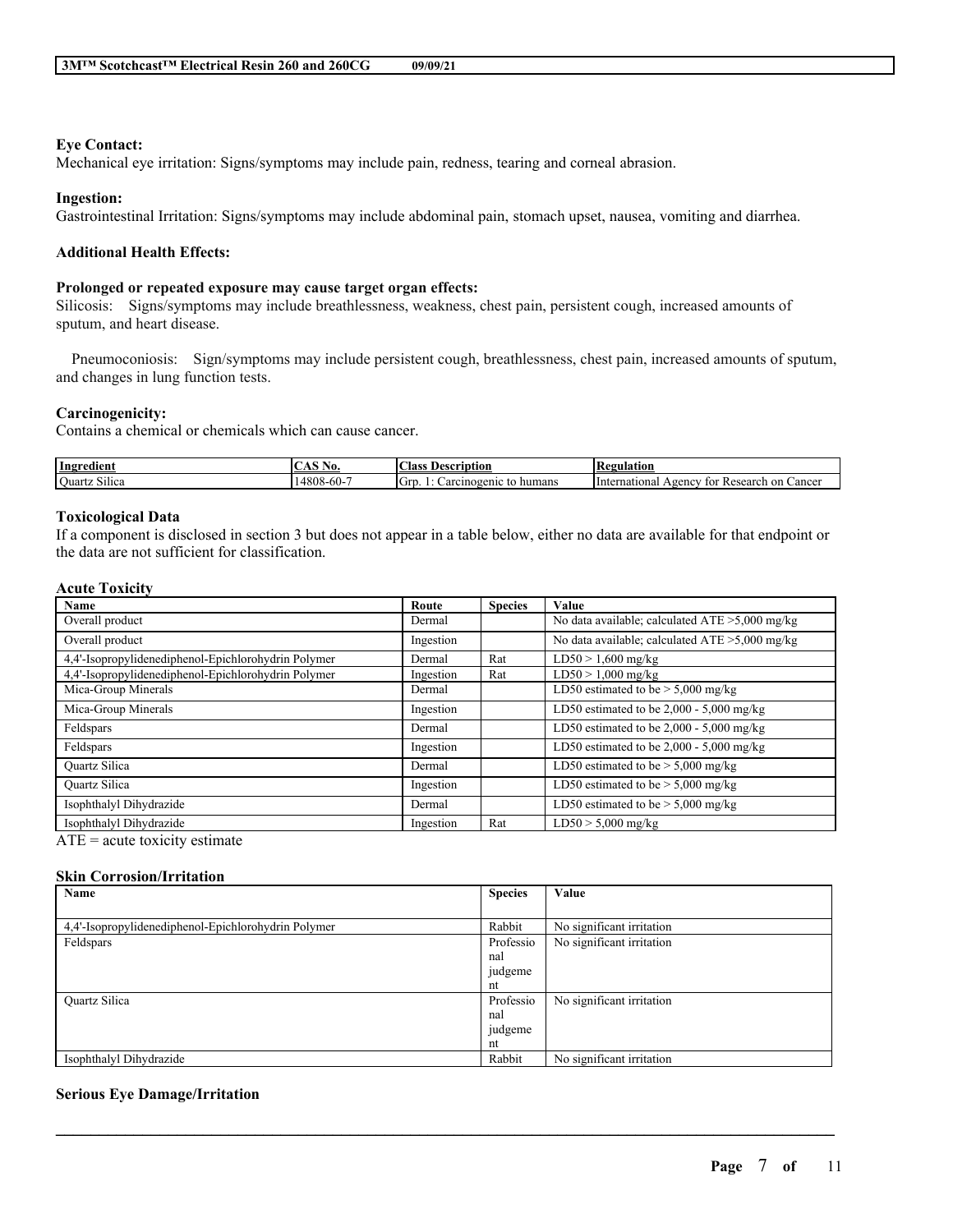| Name                                                | <b>Species</b> | Value         |
|-----------------------------------------------------|----------------|---------------|
| 4.4'-Isopropylidenediphenol-Epichlorohydrin Polymer | Rabbit         | Mild irritant |
| Isophthalyl Dihydrazide                             | Rabbit         | Mild irritant |

## **Skin Sensitization**

| Name                                                | <b>Species</b> | Value                            |
|-----------------------------------------------------|----------------|----------------------------------|
| 4,4'-Isopropylidenediphenol-Epichlorohydrin Polymer | Guinea         | Not classified                   |
|                                                     | pig            |                                  |
| Isophthalyl Dihydrazide                             | Mouse          | $\cdot$ $\sim$<br>Not classified |

## **Respiratory Sensitization**

| $\rightarrow$<br>Name                              |       | Value                    |
|----------------------------------------------------|-------|--------------------------|
| .4'-Isopropylidenediphenol-Epichlorohydrin Polymer | Human | $\sim$<br>Not classified |

### **Germ Cell Mutagenicity**

| Name                                                | Route    | Value                                                                           |
|-----------------------------------------------------|----------|---------------------------------------------------------------------------------|
|                                                     |          |                                                                                 |
| 4,4'-Isopropylidenediphenol-Epichlorohydrin Polymer | In vivo  | Not mutagenic                                                                   |
| 4,4'-Isopropylidenediphenol-Epichlorohydrin Polymer | In Vitro | Some positive data exist, but the data are not<br>sufficient for classification |
| <b>Ouartz Silica</b>                                | In Vitro | Some positive data exist, but the data are not<br>sufficient for classification |
| <b>Ouartz Silica</b>                                | In vivo  | Some positive data exist, but the data are not<br>sufficient for classification |
| Isophthalyl Dihydrazide                             | In Vitro | Some positive data exist, but the data are not<br>sufficient for classification |

### **Carcinogenicity**

| -                                                   |            |                |                                                |
|-----------------------------------------------------|------------|----------------|------------------------------------------------|
| Name                                                | Route      | <b>Species</b> | Value                                          |
| 4.4'-Isopropylidenediphenol-Epichlorohydrin Polymer | Dermal     | Mouse          | Some positive data exist, but the data are not |
|                                                     |            |                | sufficient for classification                  |
| <b>Ouartz Silica</b>                                | Inhalation | Human          | Carcinogenic                                   |
|                                                     |            | and            |                                                |
|                                                     |            | anımal         |                                                |

## **Reproductive Toxicity**

### **Reproductive and/or Developmental Effects**

| Name                         | Route     | <b>Value</b>                           | <b>Species</b> | <b>Test Result</b> | Exposure        |
|------------------------------|-----------|----------------------------------------|----------------|--------------------|-----------------|
|                              |           |                                        |                |                    | <b>Duration</b> |
| 4,4'-Isopropylidenediphenol- | Ingestion | Not classified for female reproduction | Rat            | NOAEL 750          | 2 generation    |
| Epichlorohydrin Polymer      |           |                                        |                | mg/kg/day          |                 |
| 4,4'-Isopropylidenediphenol- | Ingestion | Not classified for male reproduction   | Rat            | <b>NOAEL 750</b>   | 2 generation    |
| Epichlorohydrin Polymer      |           |                                        |                | mg/kg/day          |                 |
| 4,4'-Isopropylidenediphenol- | Dermal    | Not classified for development         | Rabbit         | <b>NOAEL 300</b>   | during          |
| Epichlorohydrin Polymer      |           |                                        |                | mg/kg/day          | organogenesi    |
|                              |           |                                        |                |                    | s               |
| 4,4'-Isopropylidenediphenol- | Ingestion | Not classified for development         | Rat            | <b>NOAEL 750</b>   | 2 generation    |
| Epichlorohydrin Polymer      |           |                                        |                | mg/kg/day          |                 |

## **Target Organ(s)**

## **Specific Target Organ Toxicity - single exposure**

For the component/components, either no data are currently available or the data are not sufficient for classification.

## **Specific Target Organ Toxicity - repeated exposure**

| <b>Name</b>         | Route  | <b>CONTRACTOR</b><br><b>farget Organ(s)</b> | Value                    | <b>Species</b> | <b>CONTRACTOR</b><br><b>Fest Result</b> | Exposure<br><b>Duration</b> |
|---------------------|--------|---------------------------------------------|--------------------------|----------------|-----------------------------------------|-----------------------------|
| $\mathbf{A}$<br>44. | Dermal | <i>liver</i>                                | $\sim$<br>Not classified | Rat            | <b>NOAEL</b>                            | vears                       |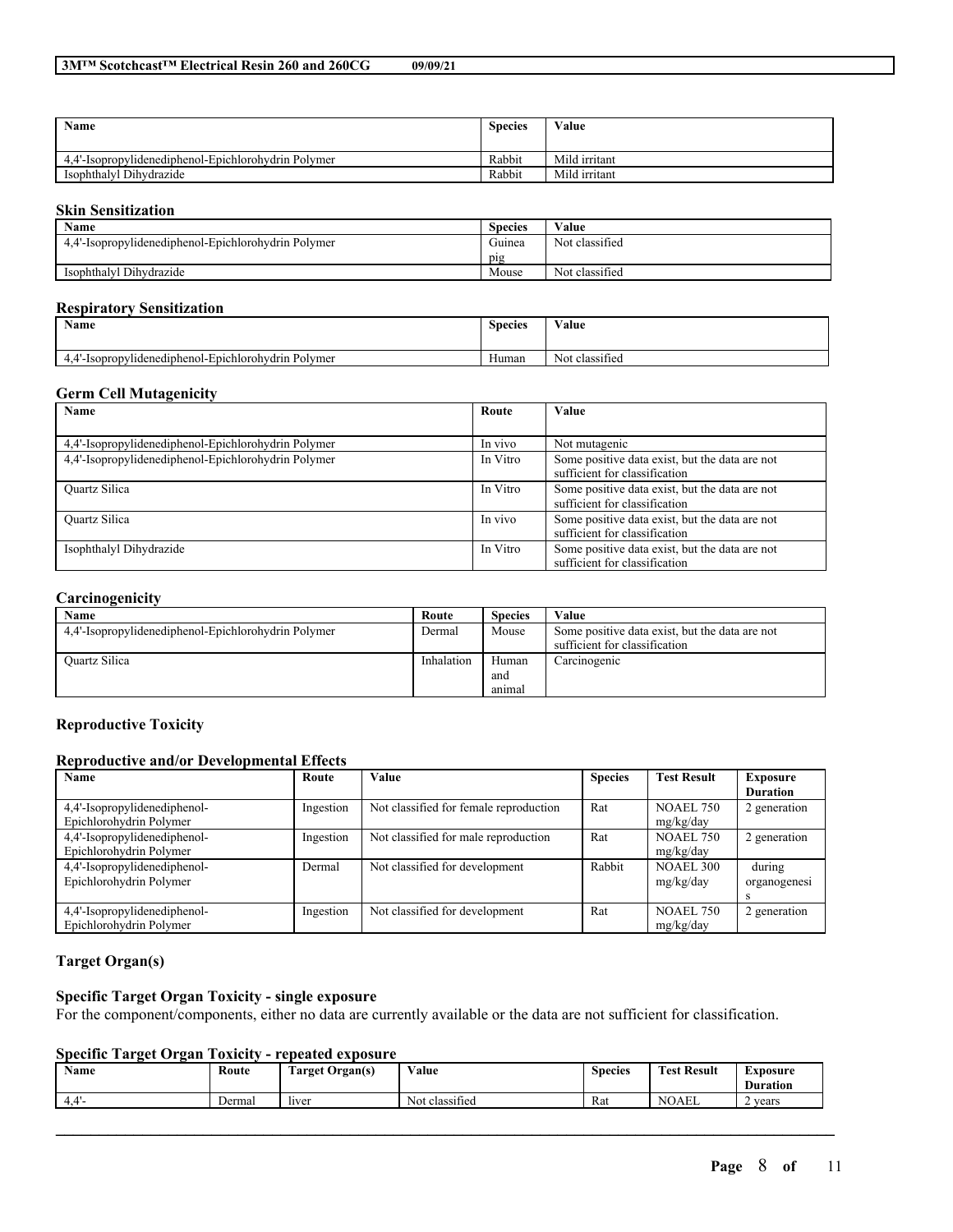| Isopropylidenediphenol-<br>Epichlorohydrin Polymer         |            |                                                                                                                            |                                                                   |       | 1,000<br>mg/kg/day            |                          |
|------------------------------------------------------------|------------|----------------------------------------------------------------------------------------------------------------------------|-------------------------------------------------------------------|-------|-------------------------------|--------------------------|
| 4.4'<br>Isopropylidenediphenol-<br>Epichlorohydrin Polymer | Dermal     | nervous system                                                                                                             | Not classified                                                    | Rat   | NOAEL<br>1,000<br>mg/kg/day   | 13 weeks                 |
| 4.4'<br>Isopropylidenediphenol-<br>Epichlorohydrin Polymer | Ingestion  | auditory system  <br>heart   endocrine<br>system  <br>hematopoietic<br>system   liver   eyes  <br>kidney and/or<br>bladder | Not classified                                                    | Rat   | NOAEL.<br>1,000<br>mg/kg/day  | 28 days                  |
| Mica-Group Minerals                                        | Inhalation | pneumoconiosis                                                                                                             | Causes damage to organs through<br>prolonged or repeated exposure | Human | <b>NOAEL Not</b><br>available | occupational<br>exposure |
| <b>Ouartz Silica</b>                                       | Inhalation | silicosis                                                                                                                  | Causes damage to organs through<br>prolonged or repeated exposure | Human | <b>NOAEL Not</b><br>available | occupational<br>exposure |

### **Aspiration Hazard**

For the component/components, either no data are currently available or the data are not sufficient for classification.

Please contact the address or phone number listed on the first page of the SDS for additional toxicological information **on this material and/or its components.**

# **SECTION 12: Ecological information**

### **Ecotoxicological information**

Please contact the address or phone number listed on the first page of the SDS for additional ecotoxicological information on this material and/or its components.

## **Chemical fate information**

Please contact the address or phone number listed on the first page of the SDS for additional chemical fate information on this material and/or its components.

# **SECTION 13: Disposal considerations**

### **13.1. Disposal methods**

Dispose of contents/ container in accordance with the local/regional/national/international regulations.

Dispose of waste product in a permitted industrial waste facility. As a disposal alternative, incinerate in a permitted waste incineration facility. Proper destruction may require the use of additional fuel during incineration processes. Combustion products will include halogen acid (HCl/HF/HBr). Facility must be capable of handling halogenated materials. Empty drums/barrels/containers used for transporting and handling hazardous chemicals (chemical substances/mixtures/preparations classified as Hazardous as per applicable regulations) shall be considered, stored, treated  $\&$  disposed of as hazardous wastes unless otherwise defined by applicable waste regulations. Consult with the respective regulating authorities to determine the available treatment and disposal facilities.

 $\mathcal{L}_\mathcal{L} = \mathcal{L}_\mathcal{L} = \mathcal{L}_\mathcal{L} = \mathcal{L}_\mathcal{L} = \mathcal{L}_\mathcal{L} = \mathcal{L}_\mathcal{L} = \mathcal{L}_\mathcal{L} = \mathcal{L}_\mathcal{L} = \mathcal{L}_\mathcal{L} = \mathcal{L}_\mathcal{L} = \mathcal{L}_\mathcal{L} = \mathcal{L}_\mathcal{L} = \mathcal{L}_\mathcal{L} = \mathcal{L}_\mathcal{L} = \mathcal{L}_\mathcal{L} = \mathcal{L}_\mathcal{L} = \mathcal{L}_\mathcal{L}$ 

## **EPA Hazardous Waste Number (RCRA):** Not regulated

# **SECTION 14: Transport Information**

For Transport Information, please visit http://3M.com/Transportinfo or call 1-800-364-3577 or 651-737-6501.

# **SECTION 15: Regulatory information**

## **15.1. US Federal Regulations**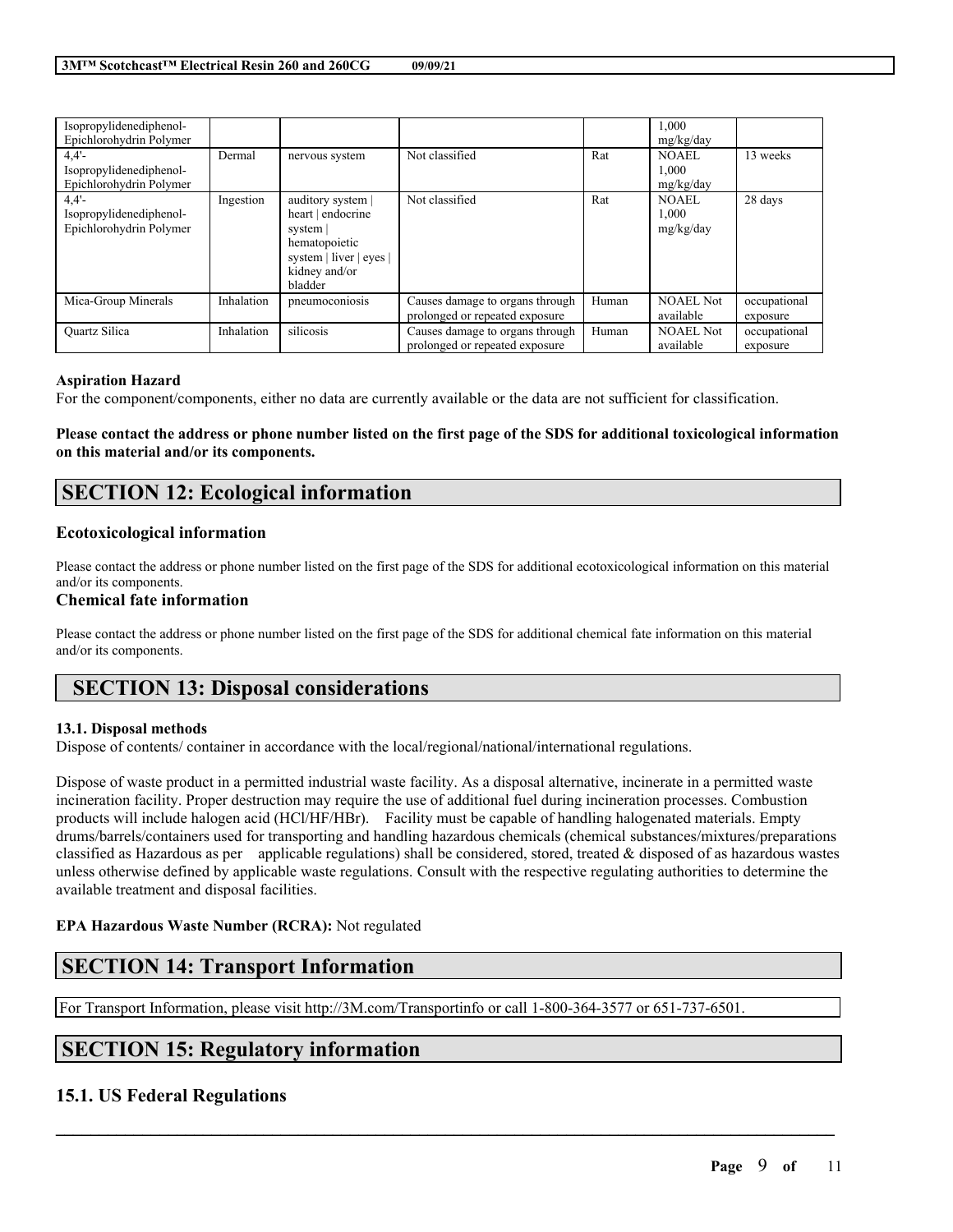Contact 3M for more information.

## **EPCRA 311/312 Hazard Classifications:**

| <b>Physical Hazards</b>   |  |  |
|---------------------------|--|--|
| Combus<br>Dust<br>istidie |  |  |
|                           |  |  |

## **Health Hazards**

**Carcinogenicity** 

Specific target organ toxicity (single or repeated exposure)

## **15.2. State Regulations**

Contact 3M for more information.

## **15.3. Chemical Inventories**

The components of this material are in compliance with the provisions of Australia National Industrial Chemical Notification and Assessment Scheme (NICNAS). Certain restrictions may apply. Contact the selling division for additional information.

The components of this product are in compliance with the new substance notification requirements of CEPA.

The components of this product are in compliance with the chemical notification requirements of TSCA. All required components of this product are listed on the active portion of the TSCA Inventory.

Contact 3M for more information.

## **15.4. International Regulations**

Contact 3M for more information.

## **This SDS has been prepared to meet the U.S. OSHA Hazard Communication Standard, 29 CFR 1910.1200.**

# **SECTION 16: Other information**

## **NFPA Hazard Classification Health:** 1 **Flammability:** 1 **Instability:** 0 **Special Hazards:** None

National Fire Protection Association (NFPA) hazard ratings are designed for use by emergency response personnel to address the hazards that are presented by short-term, acute exposure to a material under conditions of fire, spill, or similar emergencies. Hazard ratings are primarily based on the inherent physical and toxic properties of the material but also include the toxic properties of combustion or decomposition products that are known to be generated in significant quantities.

## **HMIS Hazard Classification Health:** \*3 **Flammability:** 1 **Physical Hazard:** 0 **Personal Protection:** X - See PPE section.

Hazardous Material Identification System (HMIS® IV) hazard ratings are designed to inform employees of chemical hazards in the workplace. These ratings are based on the inherent properties of the material under expected conditions of normal use and are not intended for use in emergency situations. HMIS® IV ratings are to be used with a fully implemented HMIS® IV program. HMIS® is a registered mark of the American Coatings Association (ACA).

| <b>Document Group:</b> | 10-2600-4 | <b>Version Number:</b>  | 42.01    |
|------------------------|-----------|-------------------------|----------|
| <b>Issue Date:</b>     | 09/09/21  | <b>Supercedes Date:</b> | 08/16/21 |

DISCLAIMER: The information in this Safety Data Sheet (SDS) is believed to be correct as of the date issued. 3M MAKES NO WARRANTIES, EXPRESSED OR IMPLIED, INCLUDING, BUT NOT LIMITED TO, ANY IMPLIED WARRANTY OF MERCHANTABILITY OR FITNESS FOR A PARTICULAR PURPOSE OR COURSE OF PERFORMANCE OR